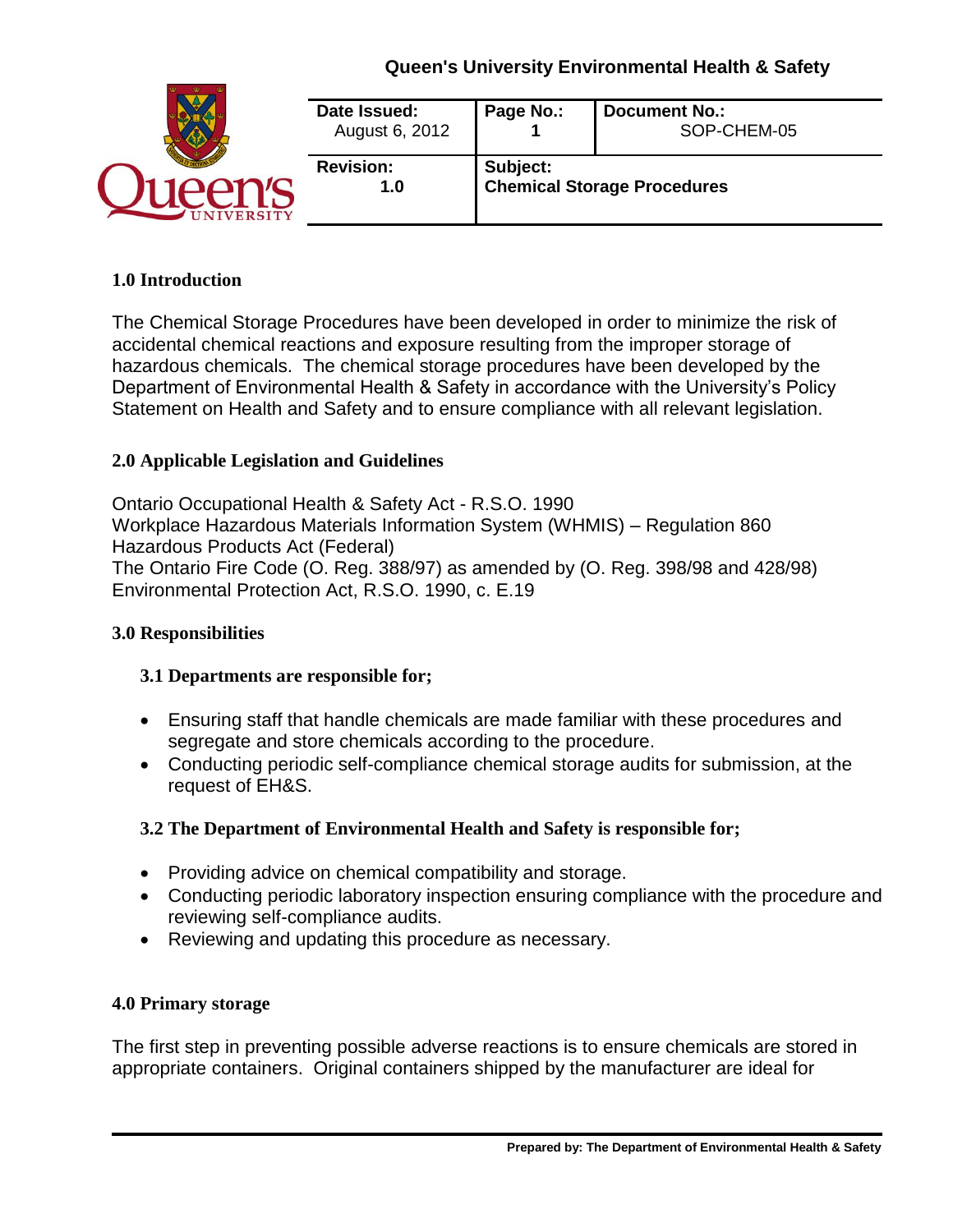| <b>FRSITY</b> | Date Issued:<br>August 6, 2012 | Page No.:                                      | <b>Document No.:</b><br>SOP-CHEM-05 |
|---------------|--------------------------------|------------------------------------------------|-------------------------------------|
|               | <b>Revision:</b><br>1.0        | Subject:<br><b>Chemical Storage Procedures</b> |                                     |

storage. If you are mixing new chemicals, know the properties of the new mixture/solution to determine the appropriate storage container and label the container with all relevant information.

A Material Safety Data Sheet (MSDS) must be consulted to obtain any necessary information pertaining to the chemicals you are using. Know the properties and safety protocols before beginning any work with chemicals. MSDS sheets can be obtained by following a link on the Health and Safety website at [http://www.safety.queensu.ca/chemffx/.](http://www.safety.queensu.ca/chemffx/)

All chemical containers must be properly labeled to comply with WHMIS requirements. The HECHMET Inventory System keeps track of chemicals in your laboratory. This includes the date the chemical was purchased or created enabling safety inspections to identify expired chemicals or chemicals that pose a hazard due to prolonged storage.

Ensure all containers are properly sealed minimizing odour, personnel exposure and reactions.

### **4.1 Container Size**

Containers larger than 5L containing flammable or combustible liquids cannot be stored with the exception of 20L liquid waste containers and specialized containers permitted by the Ontario Fire Code. Refer to *SOP-Chem-02, Laboratory Flammable & Combustible Liquids handling Procedures* and *SOP-Chem-03 General Flammable & Combustible Liquid Handling Procedures*. Dispensing flammable liquids from larger than a 5 L container is not permitted. Only approved and trained staff at a specially designated intrinsically safe, grounded, explosion proof room can decant containers greater than 5 L.

Keep volumes of other chemicals purchased to a minimum. Minimizing amounts reduces the purchase cost, reactivity hazards, storage space, loss due to expired chemicals, disposal cost of leftovers and minimizes any negative impacts on the environment.

## **5.0 Secondary Storage and Hazard Segregation**

Accidental mixing of incompatible chemicals can result in fire, explosion or release of corrosive or toxic fumes into the laboratory. It is therefore essential that incompatible materials be stored as to minimize the potential for mixing in case of accidental release.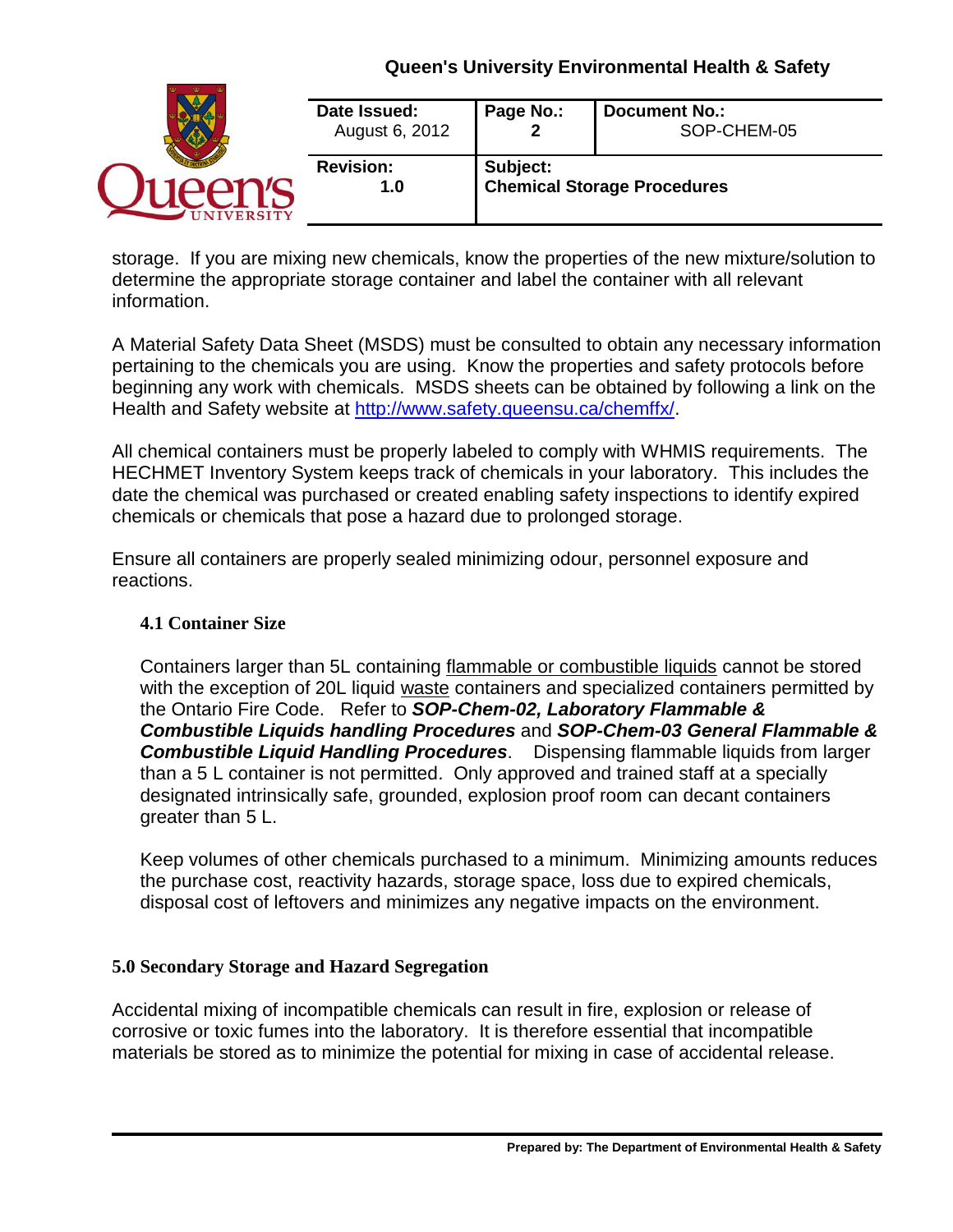| <b>NIVERSITY</b> | Date Issued:<br>August 6, 2012 | Page No.:                                      | <b>Document No.:</b><br>SOP-CHEM-05 |
|------------------|--------------------------------|------------------------------------------------|-------------------------------------|
|                  | <b>Revision:</b><br>1.0        | Subject:<br><b>Chemical Storage Procedures</b> |                                     |

Chemicals must be segregated and stored according to chemical compatibility. **Never** store chemicals alphabetically, except within a compatible group.

Table 1 identifies 9 groups into which chemicals should be segregated. Identify the primary or most hazardous class. Often chemicals have multiple hazards and an informed decision must be made as to which storage location would be most appropriate.

Each group of chemicals must be stored away from the other groups by one or more of the following methods:

- 1. Chemically resistant physical barrier (Cabinet dividers, shelves with spill containment, etc.)
- 2. Secondary containment (Separate bins, trays, buckets etc, large enough to contain the material should a spill occur)
- 3. Distance (store incompatible chemicals far enough away to ensure no mixing could occur)

The type of barrier will depend on the chemical properties of the chemicals being segregated, therefore consult your MSDS. **Sections 7 and 10 of the MSDS list storage requirements, incompatible chemicals and conditions to avoid!**

Designate a storage location in your laboratory/shop/storage area for each group and clearly identify the location with an appropriate label. A closable cabinet under the bench is the best place for storage of chemicals. Open shelving can also be used, however shelves should have a raised lip to prevent bottles from sliding off. Avoid storage of chemicals on bench tops. Such storage is more vulnerable to accidental breakage by laboratory, housekeeping or other personnel. Store larger bottles of liquids as close to the ground as possible. Ensure all personnel are aware of the designated storage locations.

# **Do not :**

- overcrowd shelving with chemicals or store other materials with chemicals.
- store chemicals on the ground, with the exception of approved waste containers and empty containers in designated areas out of the flow of traffic.
- store chemicals in laboratory fume hoods as they may impede the airflow.
- store chemicals near exits, heaters, ovens, under sinks or in direct sunlight
- store chemicals in hard to reach areas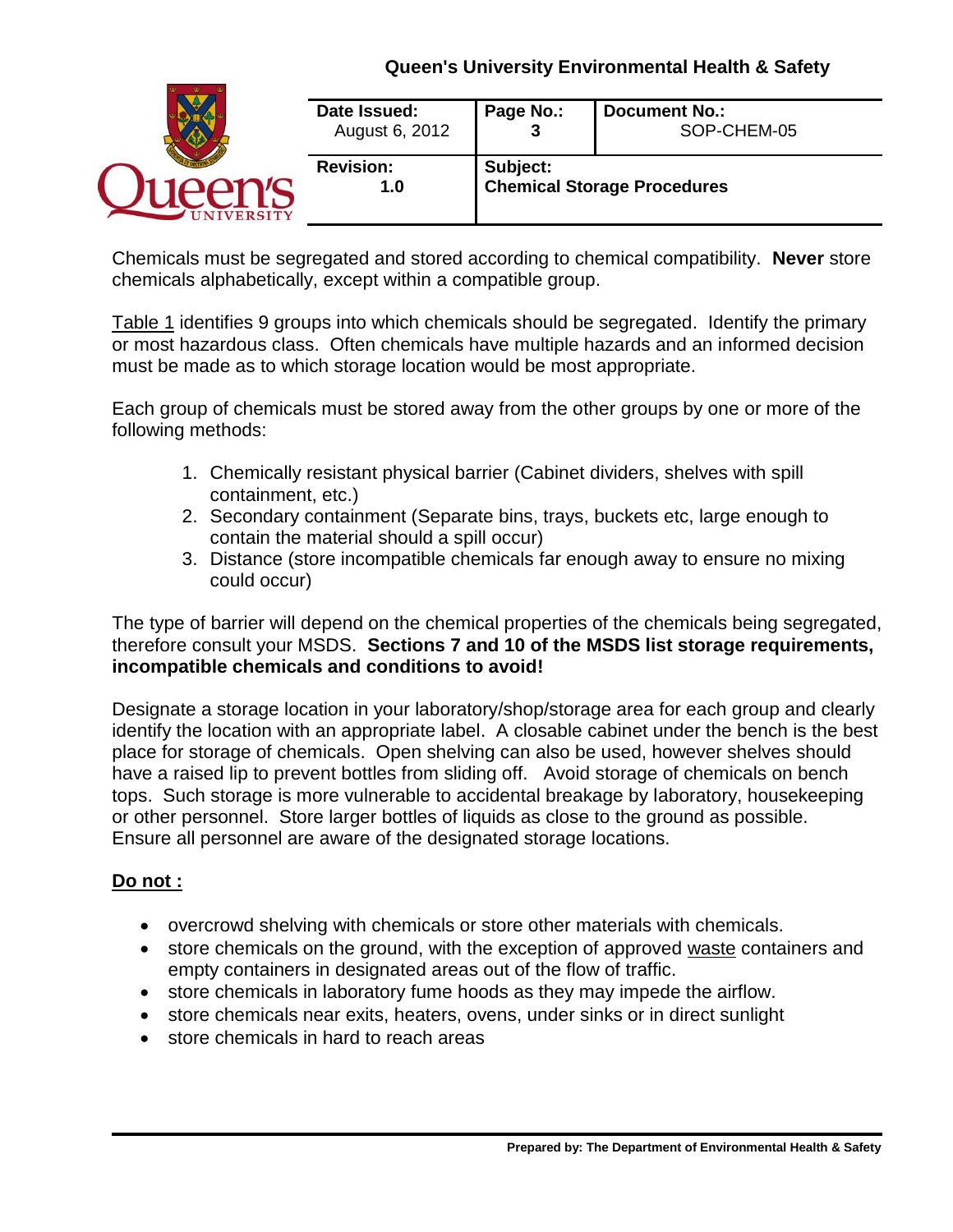

#### **6.0 Specialized Storage**

Certain categories of chemicals must follow further requirements to ensure safe storage.

#### **6.1 Flammable and Combustible Liquids**

Refer to *SOP-Chem-02, Laboratory Flammable & Combustible Liquids handling Procedures* and *SOP-Chem-03 General Flammable & Combustible Liquid Handling Procedures*. These procedure outline strict limits which are set on the total amount of liquid that can be stored in a "fire compartment" while defining cabinet and bench-top storage requirements as well as allowable container sizes.

#### **6.2 Refrigerated Chemicals**

All refrigerators and freezers containing chemicals must contain a "Caution no food" sticker which can be obtained from EH&S. Non-explosion proof refrigerators/freezers used to store non-flammable or non-combustible chemicals must contain a sticker stating "Not Explosion proof"

#### **6.3 Refrigerated Flammable and Combustible Liquids**

Approved and labeled "Laboratory Safe" or "Explosion/ Intrinsically Safe" refrigerators/freezers **MUST** be used for the storage of ≤20% solutions of flammable and combustible liquids. Refer to *SOP-Chem-02, Laboratory Flammable & Combustible Liquids handling Procedures*.

#### **6.4 Controlled substances or extremely toxic or reactive materials**

These materials shall be stored in separate locations preferably within a locked cabinet. Laboratory doors must remain closed and locked when not in immediate use.

#### **6.5 Gas Cylinders**

Storage of gas cylinders must comply with section *5.6 Compressed Gas Cylinders* of the Ontario Fire Code. Due to the extensive requirements of the section, please consult the Ontario Fire code directly or please contact EH&S for assistance. [http://www.london.ca/Fire\\_Dept/Fire\\_Inspections/PDFs/cylinders.pdf](http://www.london.ca/Fire_Dept/Fire_Inspections/PDFs/cylinders.pdf) In general, cylinders must be securely mounted to a wall in an upright position by a chain or strap. Handcarts can be used for transporting cylinders, but are not to be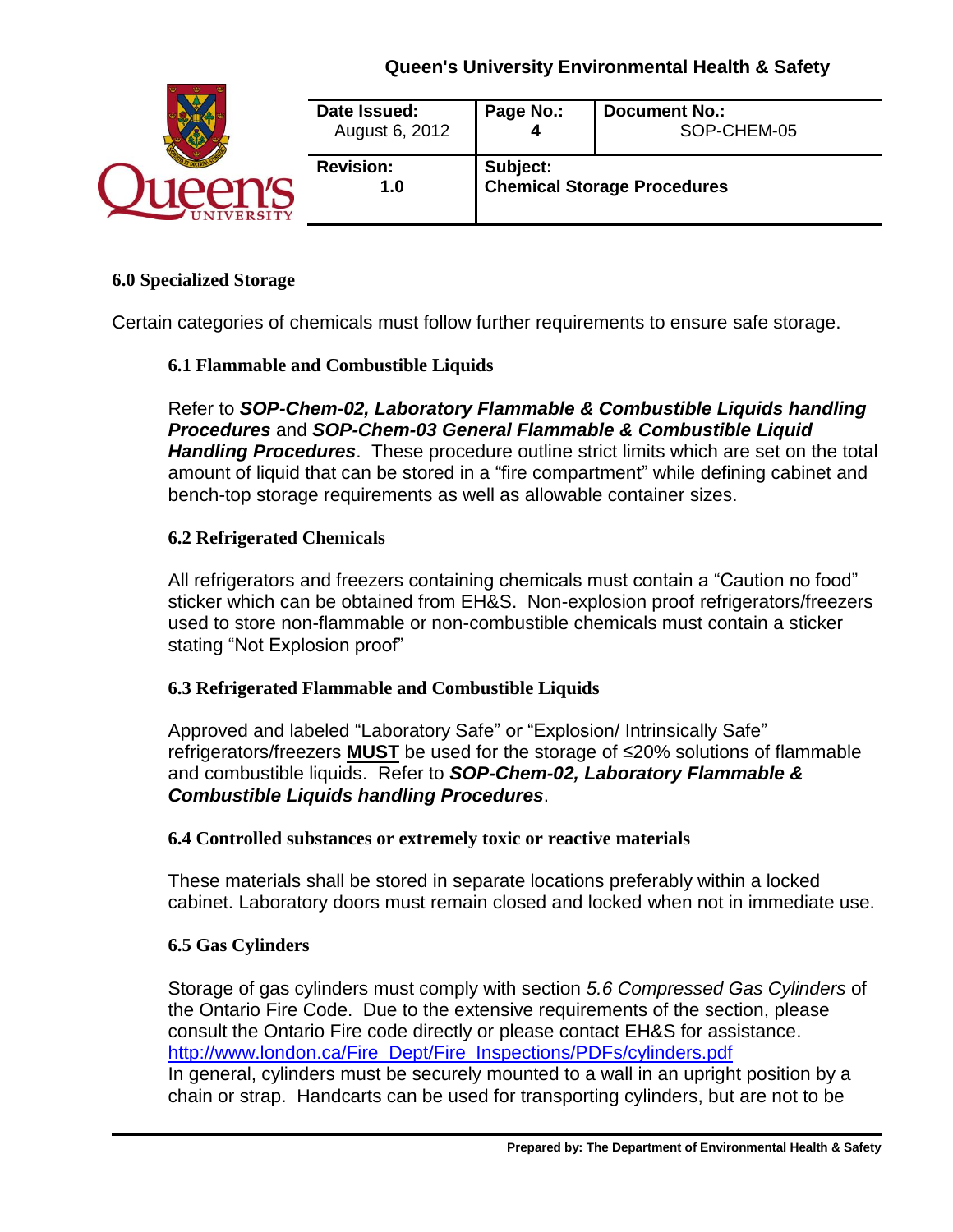

used for storage. When mounting cylinders ensure the valve is easily accessible and hazard labels and markings are visible. Compressed gas cylinders are to be stored in areas with ambient temperatures not exceeding 52 Celsius. Flammable gasses or gasses heavier than air are not to be stored in basement areas. Ensure valves are protected from damage.

#### **6.6 Malodorous chemicals**

Smelly chemicals such as mercaptans should be stored in a vented cabinet when possible. Ensure the bottle is well sealed, when possible store in a secondary tight sealing container.

#### **6.6 Potential Explosive Chemicals**

Explosive chemicals must be stored separately from all other chemicals in a safe location. Ensure laboratory personnel are aware of the location of the chemicals and proper handling procedures. Some chemicals not generally thought of as explosive can form explosive peroxides when stored for prolonged periods and allowed to dry. These chemicals such as Picric acid, ether and other compounds can then pose an explosion hazard. Mark chemicals with date of purchase and do not store longer than the recommended storage period. If old or dry looking chemicals with residue from this category of chemicals are noticed, contact EHS for assistance. Do not attempt to open or move the chemicals.

#### **7.0 Self Compliance Audits**

EH&S will periodically send out a self-compliance audit check-sheet. Items listed are to be checked by laboratory personnel to ensure compliance with the policy and applicable legislation. Self-compliance audits must be returned to EH&S for review and follow up when necessary.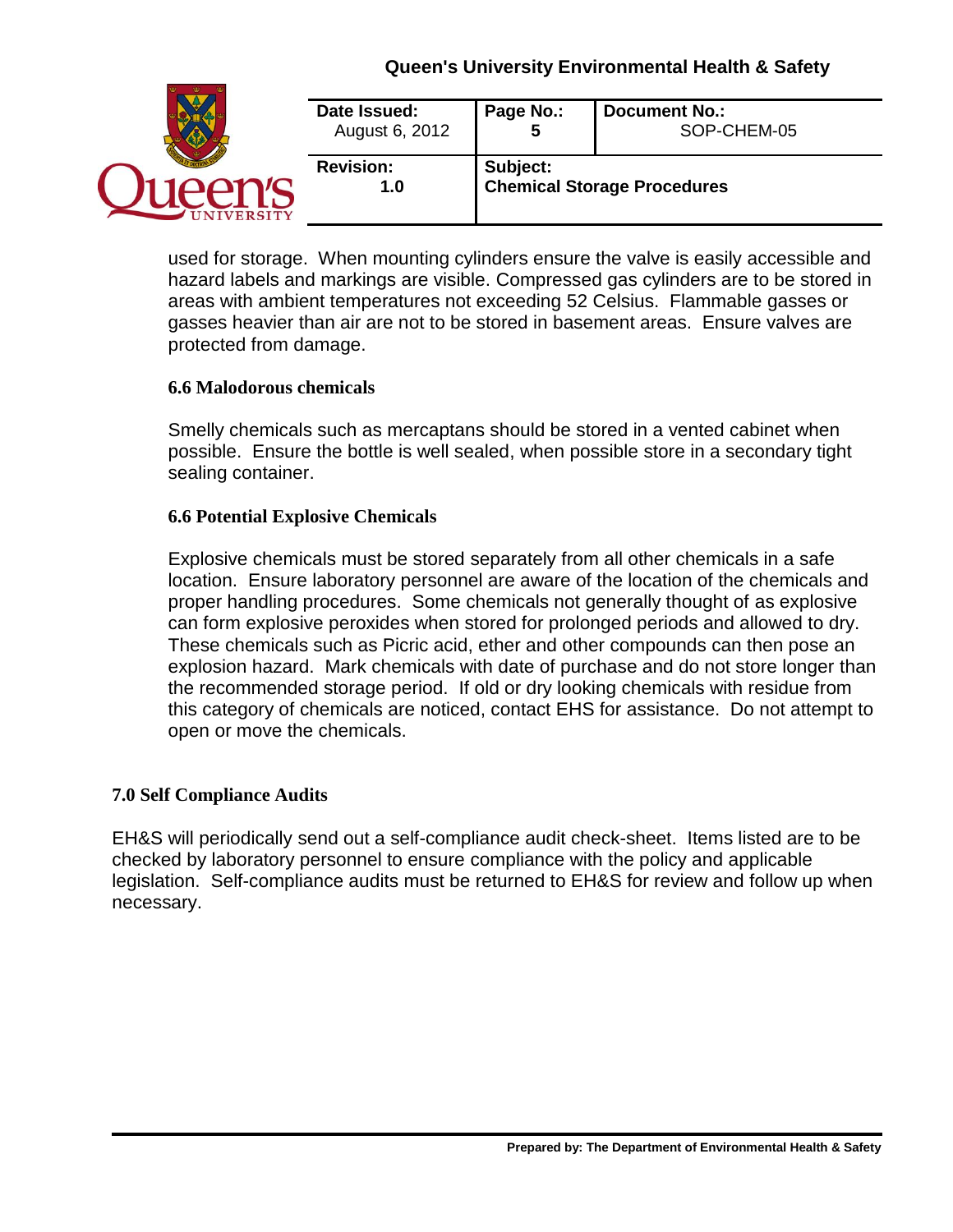# **Chemical Storage Guide**

- 1. **Know the hazards**! Consult your MSDS to obtain the physical and chemical properties of your chemical. Identify the primary and if applicable secondary hazard class and determine the appropriate storage group listed in Table 1.
- 2. Ensure the chemical is stored in an appropriate primary container
- 3. Ensure the container is labeled and tightly sealed.
- 4. Use the appropriate secondary containment such as trays, separators or distance.
- 5. Place the container in the appropriate and labeled storage location ensuring that bottles are not crowded or close to the edge of a shelf where they can be knocked or pushed off.

# **Table 1. Chemical storage groups**

The following table should only be used as a guideline. The ultimate responsibility for segregation and compatibility is the MSDS provided by the supplier of the product. It is your responsibility to ensure it is consulted and understood prior to making decisions about the storage and handling of hazardous chemicals. The chemicals listed in the "Examples" and "Storage Requirements" section represent only a small portion of the chemicals that must be properly segregated. consult your MSDS in all cases to ensure incompatible materials are not stored together.

| <b>Hazard</b><br><b>Description</b>                            | <b>Storage</b><br><b>Group</b> | <b>Examples</b>                                                                                   | <b>Storage Requirements</b>                                                                                                                                                                                                                                                                                                                                   |
|----------------------------------------------------------------|--------------------------------|---------------------------------------------------------------------------------------------------|---------------------------------------------------------------------------------------------------------------------------------------------------------------------------------------------------------------------------------------------------------------------------------------------------------------------------------------------------------------|
| <b>Acids, inorganic</b>                                        | Α                              | Hydrochloric Acid,<br>Sulfuric Acid, Nitric<br>Acid                                               | Store in cabinet of non-combustible<br>material, preferably low on shelves.<br>Segregate oxidizing acids<br>Segregate perchloric acid, hydrofluoric<br>acid and concentrated nitric acid from<br>all others including each other.<br>Store organic acids, and mineral spirits<br>with Group D, or provide adequate<br>segregation<br>Cabinet should be vented |
| <b>Bases</b>                                                   | Β                              | Ammonium Hydroxide,<br>pyridine, Ammonium<br>Chloride                                             | Store in cabinet or shelving                                                                                                                                                                                                                                                                                                                                  |
| <b>Organic Solids</b>                                          |                                | Paraformaldehyde,<br>cellulose, acrylamide, ,<br>enzymes,                                         | Store in cabinet or shelving<br>Segregate organic oxidizers (Group E)                                                                                                                                                                                                                                                                                         |
| <b>Flammable &amp;</b><br><b>Combustible</b><br><b>Liquids</b> |                                | Ethanol, methanol,<br>hexane, diethyl ether,<br>xylene, toluene,<br>formalin<br>Dimethylsulfoxide | See Section 6.1 for storage<br>requirements, total volumes, bottle sizes<br>permitted and other restrictions.<br>See section 6.3 for storage in<br>refrigerators                                                                                                                                                                                              |